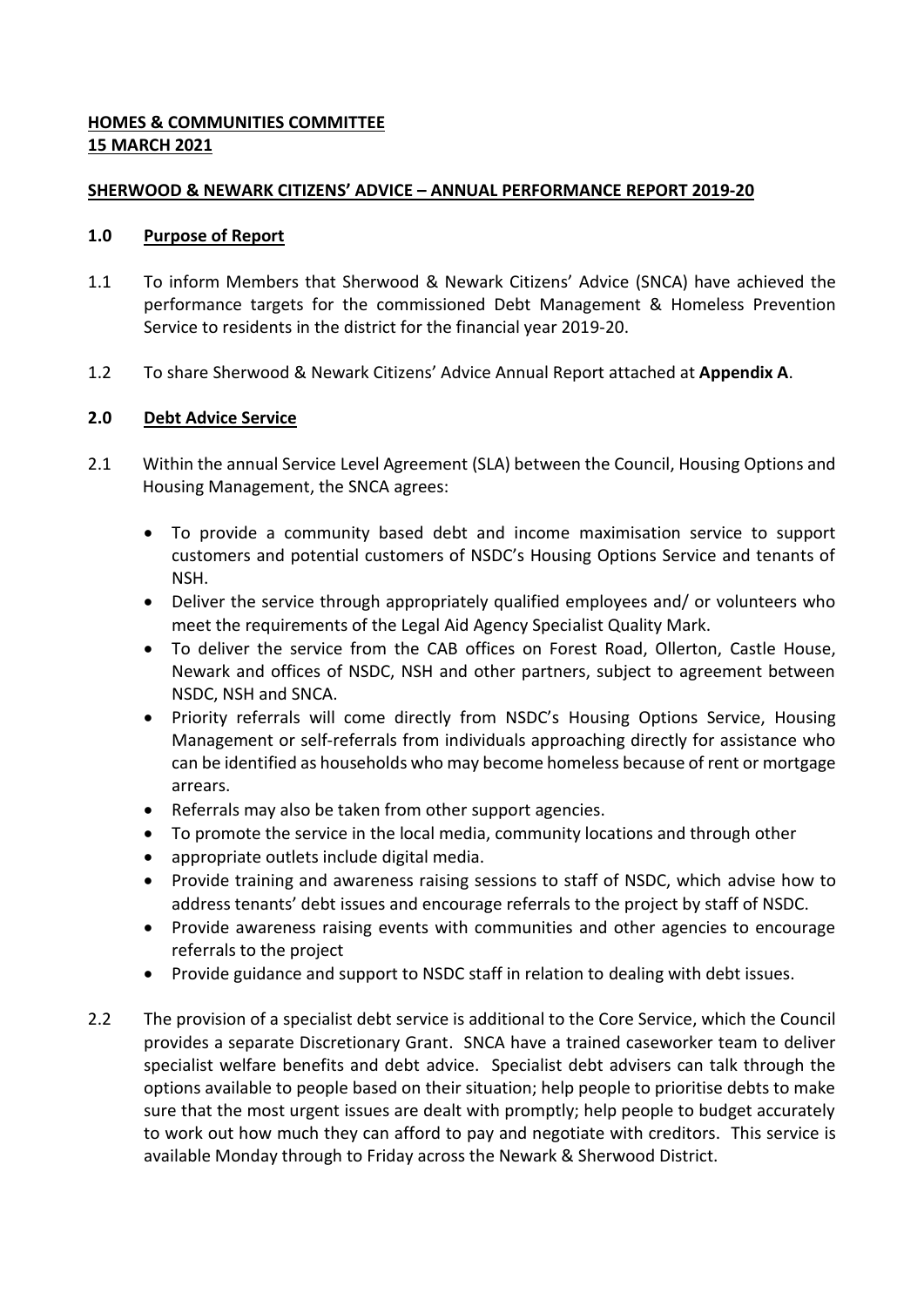2.3 The nominated SLA Managers for the Council and SNCA meet quarterly to review the agreed performance targets and outturns, which are provided below for 2019/20:

| PERFORMANCE INDICATORS                                | <b>Target</b> | Outturn        |
|-------------------------------------------------------|---------------|----------------|
| <b>Total Number of referrals</b>                      | 270           | 503            |
| By:                                                   |               |                |
| Referring organisation (priority to be given to those |               |                |
| from NSDC & NSH)                                      |               |                |
| Location                                              |               |                |
| Number of repeat contacts (within 3 month period)     | Data Only     | 0              |
| <b>DNA Appointments</b>                               | Data Only     | 127            |
| Total number of individuals assisted                  | 200           | 223            |
| By:                                                   |               |                |
| <b>Budget Advice</b>                                  |               |                |
| Debt Casework                                         |               |                |
| Tenure                                                | Data Only     |                |
| By:                                                   |               |                |
| Social - Council                                      |               | 102            |
| Social - other RP                                     |               | 38             |
| Private                                               |               | 46             |
| <b>Owner Occupier</b>                                 |               | 17             |
| Number of homeless preventions (sustainable for 6     | 125           | 104            |
| months)                                               |               |                |
| Of the above, number of potential NSH evictions       | 30            | 48             |
| prevented                                             |               |                |
| Total number of NSH individuals assisted              | Data Only     |                |
| By:                                                   |               |                |
| <b>Income Maximisation Advice</b>                     |               |                |
| For:                                                  |               | 102            |
| <b>Introductory Tenancies</b>                         |               |                |
| <b>Secure Tenancies</b>                               |               |                |
| Total number of NSH individuals assisted holding      | Data Only     | 11             |
| <b>Introductory Tenancies</b>                         |               |                |
| % of the above introductory tenancies sustained and   | Annual - 100% |                |
| successfully rolled over to secure tenancies without  | (Housing      |                |
| arrears due to CAB intervention.                      | Management    |                |
|                                                       | required to   |                |
|                                                       | provide data) |                |
| Total value of rent arrears managed:                  | £75,000       | £135,433       |
| By:                                                   |               |                |
| <b>NSH</b>                                            |               |                |
| Other RP's                                            |               |                |
| Private                                               |               |                |
| Total value of mortgage arrears managed               | £100,000      | £405,732       |
| Total value of other debts managed, such as Energy    | Data Only     | £1,752,069     |
| and Utility arrears and other debt managed            |               |                |
|                                                       | 4             |                |
| Training and Awareness raising sessions               |               | $\overline{2}$ |